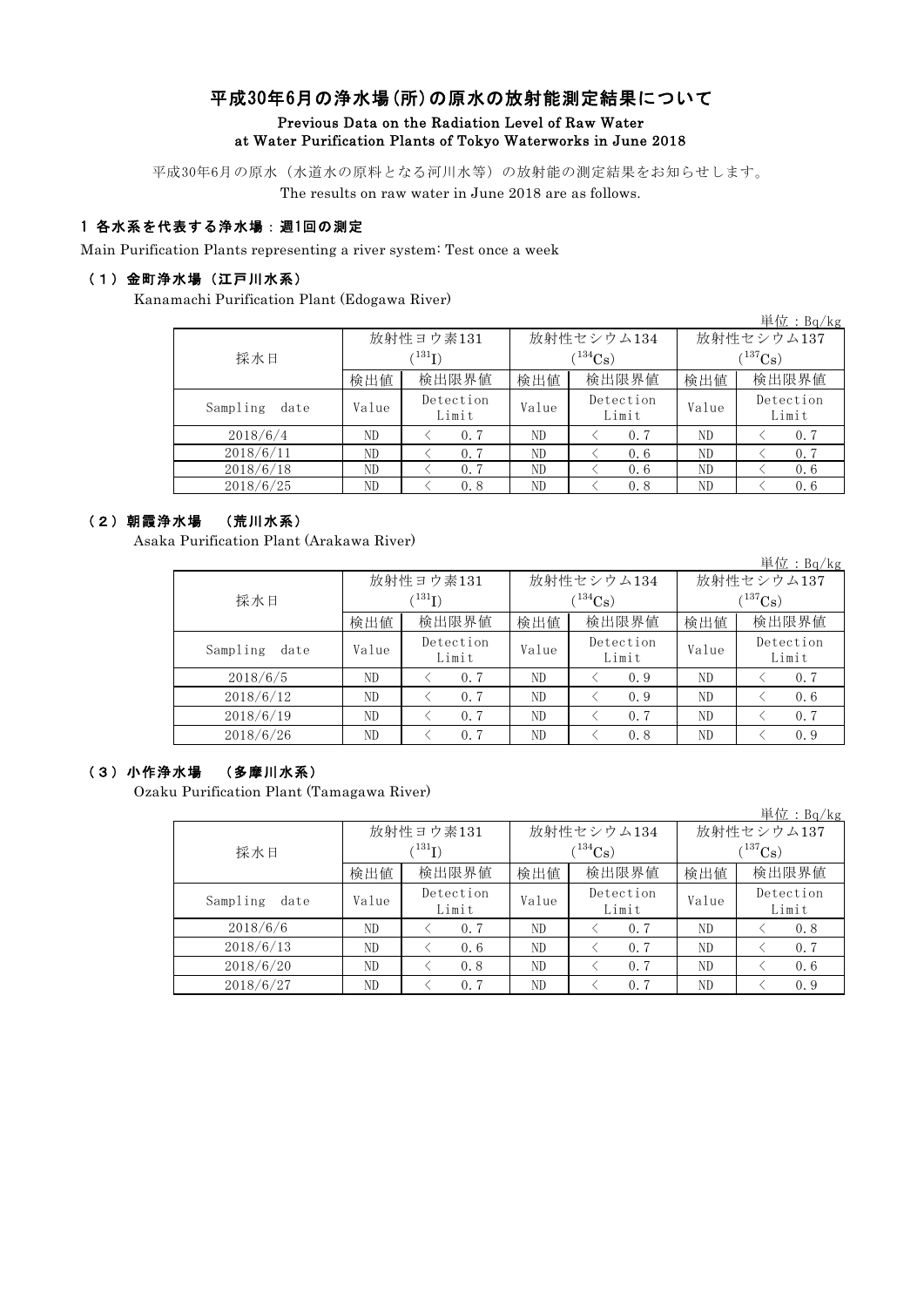### (4)東村山浄水場 (多摩川・荒川水系)

Higashi-murayama Purification Plant (Tamagawa・Arakawa River)

| ill illulayalla 1 urlikatibil 1 lalit (Talilagawa) Arakawa River/ |       |                             |                                                             |            |             |           |  |
|-------------------------------------------------------------------|-------|-----------------------------|-------------------------------------------------------------|------------|-------------|-----------|--|
|                                                                   |       |                             |                                                             |            |             | 単位:Bq/kg  |  |
|                                                                   |       | 放射性ヨウ素131                   |                                                             | 放射性セシウム134 | 放射性セシウム137  |           |  |
| 採水日                                                               |       | $\langle ^{131}\mathrm{I})$ |                                                             | $(134)$ Cs | $(137)$ Cs) |           |  |
|                                                                   | 検出値   | 検出限界値                       | 検出限界値<br>検出値<br>検出値<br>Detection<br>Value<br>Value<br>Limit | 検出限界値      |             |           |  |
| Sampling<br>date                                                  | Value | Detection                   |                                                             |            |             | Detection |  |
|                                                                   |       | Limit                       |                                                             |            |             | Limit     |  |
| 2018/6/7                                                          | ND.   | 0.6                         | ND                                                          | 0.6        | ND          | 0.6       |  |
| 2018/6/14                                                         | ND    | 0.7                         | ND                                                          | 0.6        | ND          | 0.7       |  |
| 2018/6/21                                                         | ND    | 0.8                         | ND                                                          | 0.6        | ND          | 0.7       |  |
| 2018/6/28                                                         | ND    | 0.6                         | ND                                                          | 0.7        | ND          | 0.8       |  |

## (5)長沢浄水場 (相模川水系)

Nagasawa Purification Plant (Sagamigawa River)

| sawa Purification Plant (Sagamigawa Kiver) |                      |                    |       |                    |            |                    |  |
|--------------------------------------------|----------------------|--------------------|-------|--------------------|------------|--------------------|--|
|                                            |                      |                    |       |                    |            | 単位: $Bq/kg$        |  |
|                                            |                      | 放射性ヨウ素131          |       | 放射性セシウム134         | 放射性セシウム137 |                    |  |
| 採水日                                        | $(^{131}\mathrm{I})$ |                    |       | $(^{134}Cs)$       | $(137)$ Cs |                    |  |
|                                            | 検出値                  | 検出限界値              | 検出値   | 検出限界値              | 検出値        | 検出限界値              |  |
| Sampling<br>date                           | Value                | Detection<br>Limit | Value | Detection<br>Limit | Value      | Detection<br>Limit |  |
| 2018/6/1                                   | ND                   | 0.7                | ND.   | 0.8                | ND         | 0.9                |  |
| 2018/6/8                                   | ND                   | 0.7                | ND.   | 0.8                | ND.        | 0.9                |  |
| 2018/6/15                                  | ND                   | 0.6                | ND    |                    | ND.        | 0.6                |  |
| 2018/6/22                                  | ND                   | 0.7                | ND    | 0.6                | ND.        | 0.8                |  |
| 2018/6/29                                  | ND.                  | 0.7                | ND    | 0.5                | ND         | 0.8                |  |

### 2 その他の主要浄水場:概ね月1回の測定

Other Main Purification Plants: Test mostly once a month

|                     |                            |                  |                          |           |                            |       |           |                            |       |       | 単位:Bq/kg           |
|---------------------|----------------------------|------------------|--------------------------|-----------|----------------------------|-------|-----------|----------------------------|-------|-------|--------------------|
| 浄水所                 | 水源                         | 採水日              | 放射性ヨウ素131<br>$(^{131}I)$ |           | 放射性セシウム134<br>$(^{134}Cs)$ |       |           | 放射性セシウム137<br>$(^{137}Cs)$ |       |       |                    |
|                     |                            |                  | 検出値                      |           | 検出限界値                      | 検出値   |           | 検出限界値                      | 検出値   |       | 検出限界値              |
| Monitoring<br>point | Water<br>resource          | Sampling<br>date | Value                    |           | Detection<br>Limit         | Value |           | Detection<br>Limit         | Value |       | Detection<br>Limit |
| 三郷<br>Misato        | 江戸川水系<br>Edogawa<br>River  | 2018/6/13        | ND                       | $\langle$ | 0.6                        | ND.   | $\langle$ | 0.6                        | ND    | $\lt$ | 0.6                |
| 三園<br>Misono        | 荒川水系<br>Arakawa<br>River   | 2018/6/13        | ND                       | $\langle$ | 0.8                        | ND    | $\lt$     | 0.7                        | ND    | $\lt$ | 0.8                |
| 境<br>Sakai          | 多摩川水系<br>Tamagawa<br>River | 2018/6/13        | ND                       | $\langle$ | 0.7                        | ND    | $\langle$ | 0.9                        | ND.   | $\lt$ | 0.8                |
| 砧<br>Kinuta         | 多摩川水系<br>Tamagawa<br>River | 2018/6/13        | ND                       | ✓         | 0.8                        | ND    | $\lt$     | 0.7                        | ND    | $\lt$ | 0.8                |
| 砧下<br>Kinutashimo   | 多摩川水系<br>Tamagawa<br>River | 停止中              |                          |           |                            |       |           |                            |       |       |                    |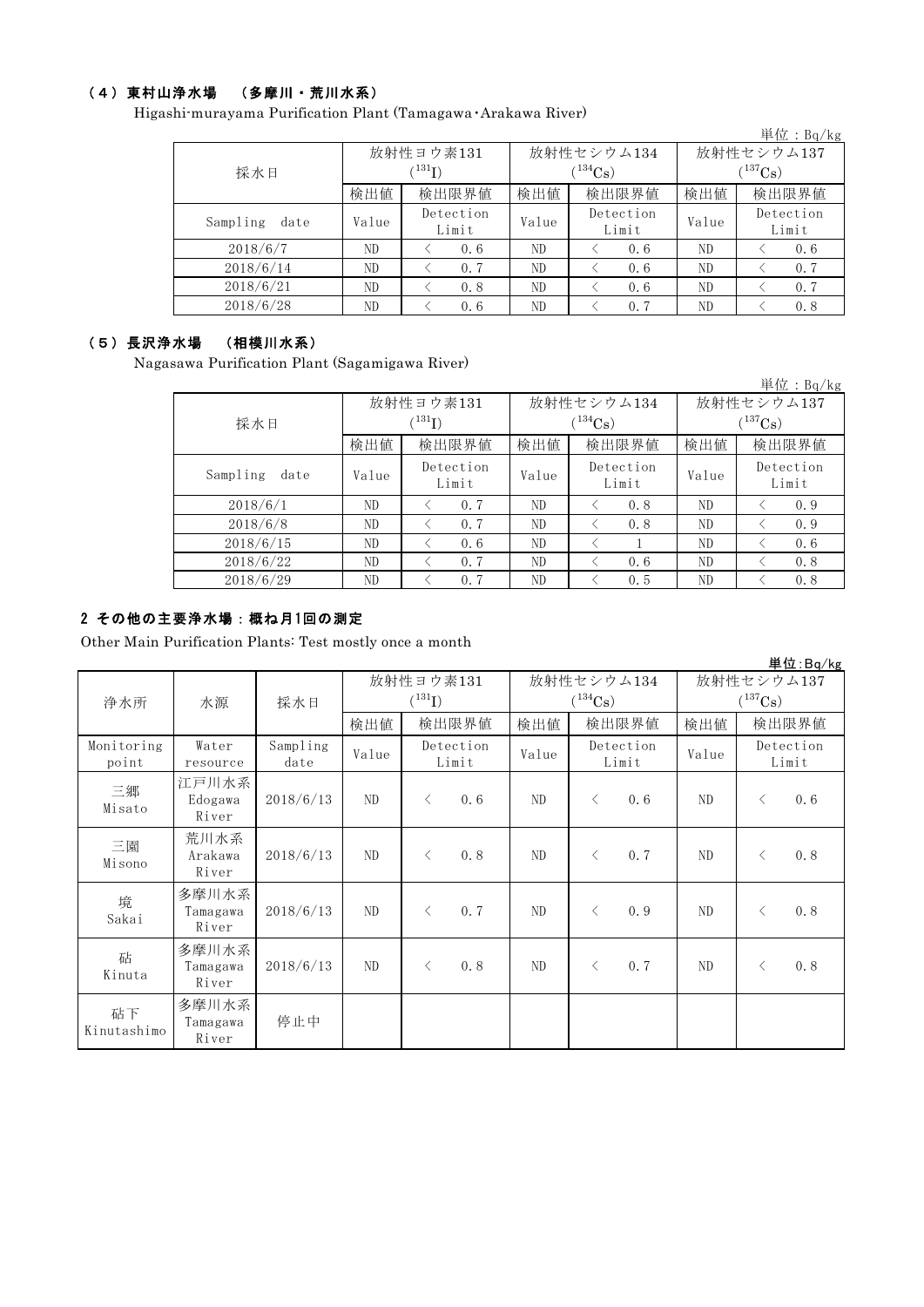### 3 多摩地区等の表流水・伏流水・浅井戸を水源とする浄水所:概ね月1回の測定

Water purification plants using surface water, subsoil water, or shallow well water in Tama Area: Test mostly once a month

|                  |                  |                |                    |                |                    |       | 単位: Bq/kg             |  |
|------------------|------------------|----------------|--------------------|----------------|--------------------|-------|-----------------------|--|
|                  |                  |                | 放射性ヨウ素131          |                | 放射性セシウム134         |       | 放射性セシウム137            |  |
| 浄水所              | 採水日              |                | $(^{131}I)$        |                | $(^{134}Cs)$       |       | $(^{137}\mathrm{Cs})$ |  |
|                  |                  | 検出値            | 検出限界値              | 検出値            | 検出限界値              | 検出値   | 検出限界値                 |  |
| Monitoring point | Sampling<br>date | Value          | Detection<br>Limit | Value          | Detection<br>Limit | Value | Detection<br>Limit    |  |
| 小河内<br>Ogouchi   | 2018/6/5         | ND             | 0.7<br>$\langle$   | ND             | 0.7<br>$\langle$   | ND    | 0.8<br>$\lt$          |  |
| ひむら<br>Himura    | 2018/6/5         | N <sub>D</sub> | 0.6<br>$\langle$   | N <sub>D</sub> | 0.7<br>$\langle$   | ND    | 0.5<br>$\langle$      |  |
| 日原<br>Nippara    | 2018/6/6         | N <sub>D</sub> | 0.7<br>$\lt$       | N <sub>D</sub> | 0.6<br>$\lt$       | ND    | 0.8<br>$\langle$      |  |
| 氷川<br>Hikawa     | 2018/6/6         | ND             | 0.7<br>$\langle$   | ND             | 0.7<br>$\lt$       | ND    | 0.7<br>$\langle$      |  |
| 棚沢<br>Tanasawa   | 2018/6/13        | N <sub>D</sub> | 0.6<br>$\langle$   | ND             | 0.5<br>$\lt$       | ND    | 0.8<br>$\lt$          |  |
| 大丹波<br>Otaba     | 2018/6/13        | N <sub>D</sub> | $\langle$<br>0.6   | ND             | 0.8<br>$\lt$       | ND    | 0.8<br>$\langle$      |  |
| 戸倉<br>Tokura     | 2018/6/19        | ND             | 0.7<br>$\langle$   | ND             | 0.8<br>$\langle$   | ND    | 0.7<br>$\langle$      |  |
| 乙津<br>Ottsu      | 2018/6/19        | N <sub>D</sub> | 0.9<br>$\langle$   | ND             | 0.7<br>$\langle$   | ND    | 0.9<br>$\langle$      |  |
| 深沢<br>Fukasawa   | 2018/6/19        | N <sub>D</sub> | 0.6<br>$\langle$   | N <sub>D</sub> | 0.6<br>$\lt$       | ND    | 0.8<br>$\lt$          |  |

### <表流水を水源とする浄水所> <surface water>

## <伏流水を水源とする浄水所> <subsoil water>

|                       |                  |                          |                    |       |                                     |                            | 単位: Bq/kg          |
|-----------------------|------------------|--------------------------|--------------------|-------|-------------------------------------|----------------------------|--------------------|
| 浄水所                   | 採水日              | 放射性ヨウ素131<br>$(^{131}I)$ |                    |       | 放射性セシウム134<br>$(^{134}\mathrm{Cs})$ | 放射性セシウム137<br>$(^{137}Cs)$ |                    |
|                       |                  | 検出値                      | 検出限界値              | 検出値   | 検出限界値                               | 検出値                        | 検出限界値              |
| Monitoring point      | Sampling<br>date | Value                    | Detection<br>Limit | Value | Detection<br>Limit                  | Value                      | Detection<br>Limit |
| 二俣尾<br>Futamatao      | 2018/6/7         | N <sub>D</sub>           | 0.7<br>$\langle$   | ND    | 0.6<br>$\langle$                    | ND                         | 0.8<br>$\langle$   |
| 沢井第一<br>Sawaidaiichi  | 2018/6/7         | N <sub>D</sub>           | 0.8<br>$\langle$   | ND    | $\langle$<br>0.5                    | ND                         | $\lt$<br>0.7       |
| 千ヶ瀬第二<br>Chigasedaini | 2018/6/11        | N <sub>D</sub>           | 0.9<br>$\langle$   | ND    | 0.7<br>$\lt$                        | ND                         | 0.9<br>$\langle$   |
| 御岳山<br>Mitakesann     | 2018/6/11        | N <sub>D</sub>           | $\langle$<br>0.9   | ND    | $\langle$<br>0.6                    | ND                         | 0.6<br>$\langle$   |
| 高月<br>Takatsuki       | 2018/6/11        | N <sub>D</sub>           | 0.7<br>$\langle$   | ND.   | 0.7<br>$\langle$                    | N <sub>D</sub>             | 0.9<br>$\lt$       |
| 日向和田<br>Hinatawada    | 2018/6/18        | ND                       | 0.7<br>$\lt$       | ND    | $\langle$<br>0.5                    | ND                         | $\langle$<br>0.8   |
| 成木<br>Nariki          | 2018/6/18        | ND                       | 0.8<br>$\langle$   | ND    | 0.7<br>$\langle$                    | ND                         | 0.8<br>$\lt$       |